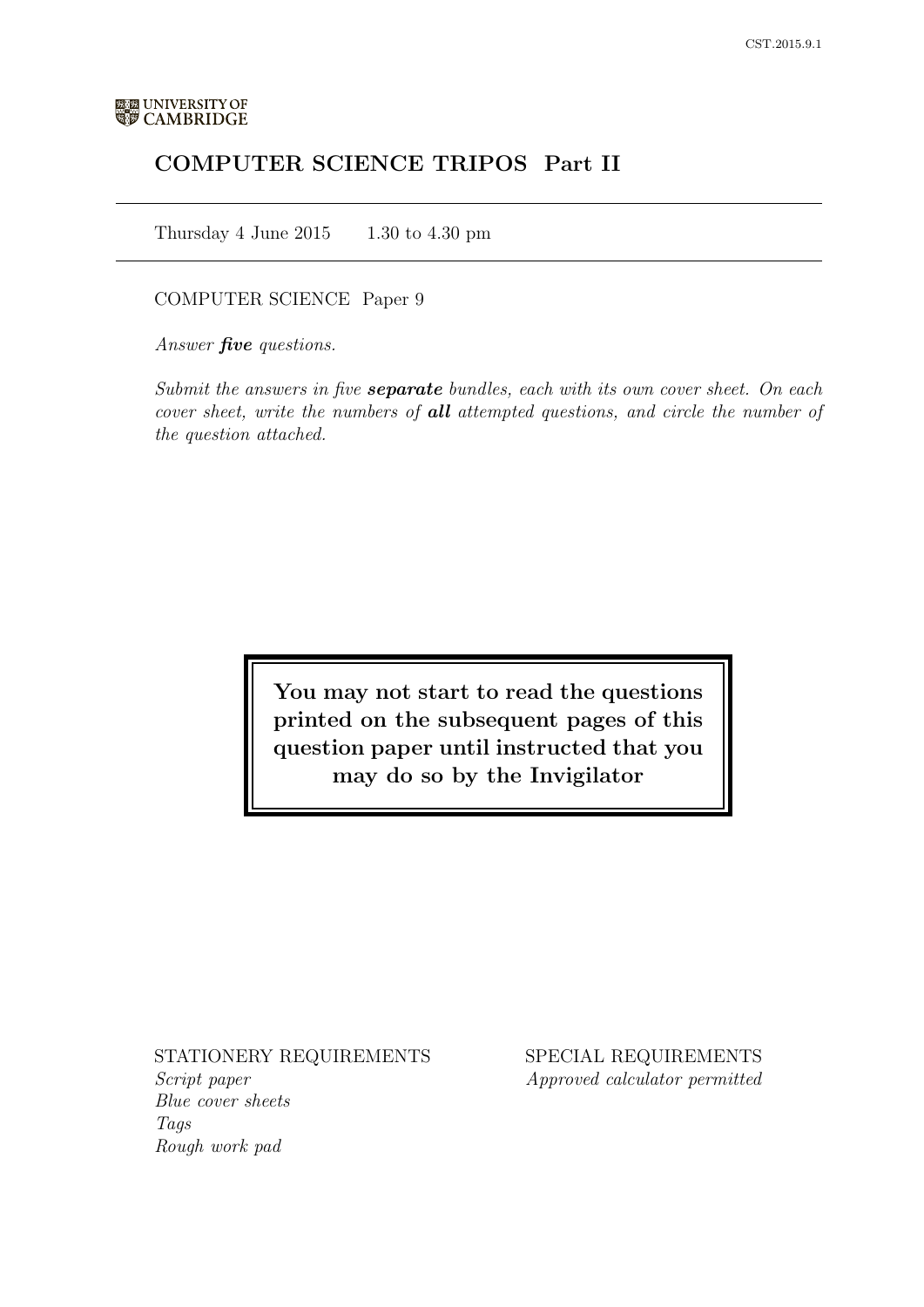### 1 Bioinformatics

(a) Define the Longest Common Subsequence (LCS) problem between two strings and find a solution for the case of the two strings:

### ACGT and GGTTTAAGCCGT

[4 marks]

- (b) Discuss the limitations of the Nussinov algorithm for RNA folding prediction. [4 marks]
- (c) Which algorithm would you choose for clustering sequence and gene expression datasets and why? [3 marks]
- (d) Discuss the complexity of the Markov Clustering (MCL) algorithm. [4 marks]
- (e) Discuss the assumptions for the use of the Gillespie algorithm in the study of reaction networks and comment on the algorithm's complexity in terms of the number of reactions. [5 marks]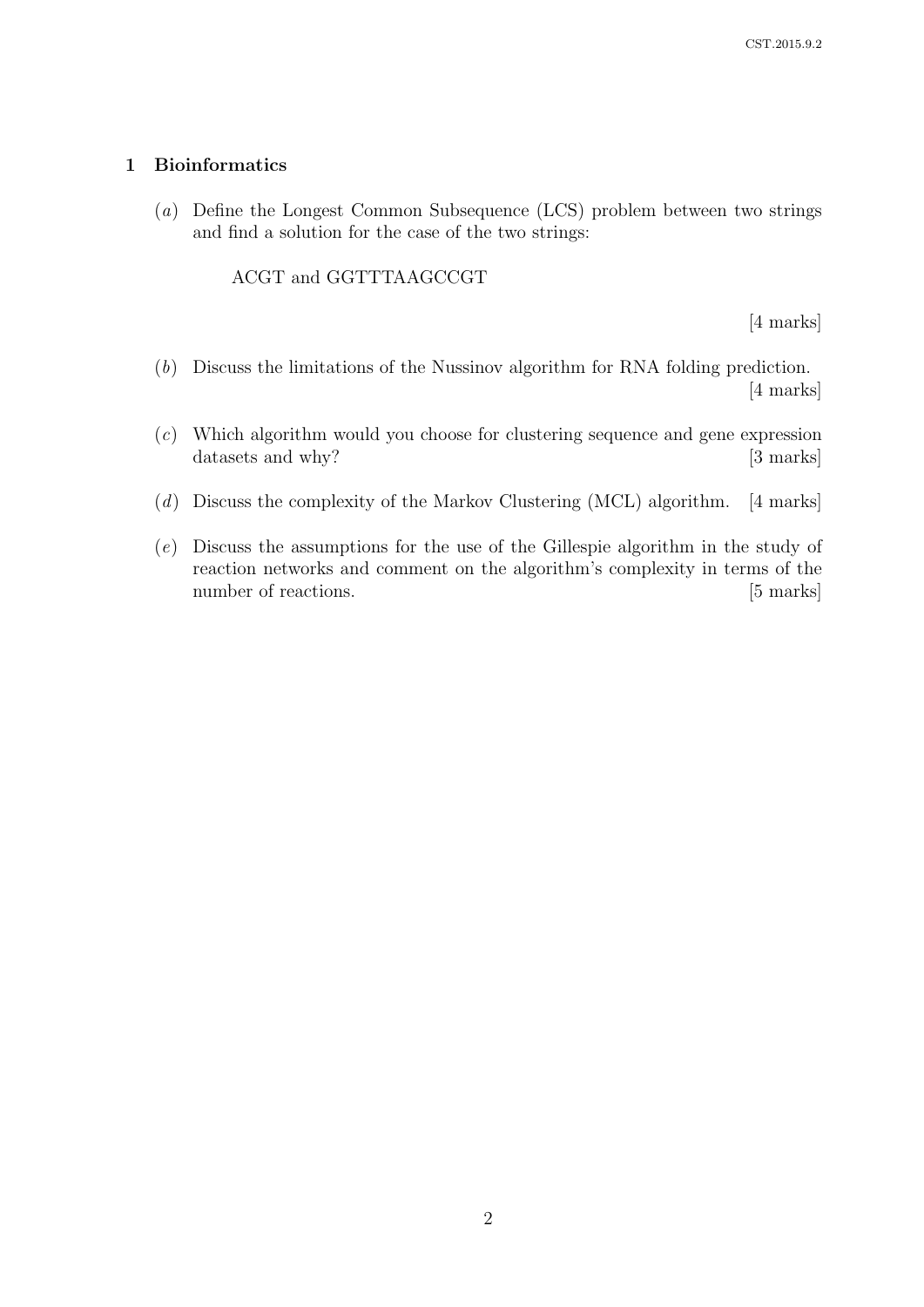# 2 Computer Systems Modelling

Consider a birth death model with birth rates  $\lambda_n$  in states  $n = 0, 1, \ldots$  and death rates  $\mu_n$  in states  $n = 1, 2, \ldots$ 

- (a) State the detailed balance conditions for the equilibrium probability  $p_n$  of being in state *n*, for  $n = 0, 1, \ldots$  and explain how they are derived. [2 marks]
- (b) Using the detailed balance conditions derive an expression  $p_n$  and state any condition needed to ensure that the equilibrium distribution exists. [4 marks]
- (c) Now consider the M/M/1 queue with arrival rate  $\lambda$  and service rate  $\mu$  and explain how it can be modelled as a birth death model. [2 marks]
- (d) For the M/M/1 queue derive the form of  $p_n$ , the equilibrium distribution of the number of customers present, and state any conditions needed to ensure the existence of the equilibrium distribution. Derive the mean value of the equilibrium distribution. [4 marks]
- $(e)$  Now consider a  $M/M/1$  model with the modification that customers waiting in the queue are impatient and will only wait for an exponentially distributed amount of time with rate parameter  $\theta$  before departing the queue without service.
	- (i) Explain how you could modify your birth death model in this situation and write an expression for  $p_n$ . [4 marks]
	- (ii) Let  $\alpha$  be the probability that a customer receives service and derive an expression for  $\alpha$  using Little's law applied to the server. You may leave your expression in terms of the value  $p_0$ . [4 marks]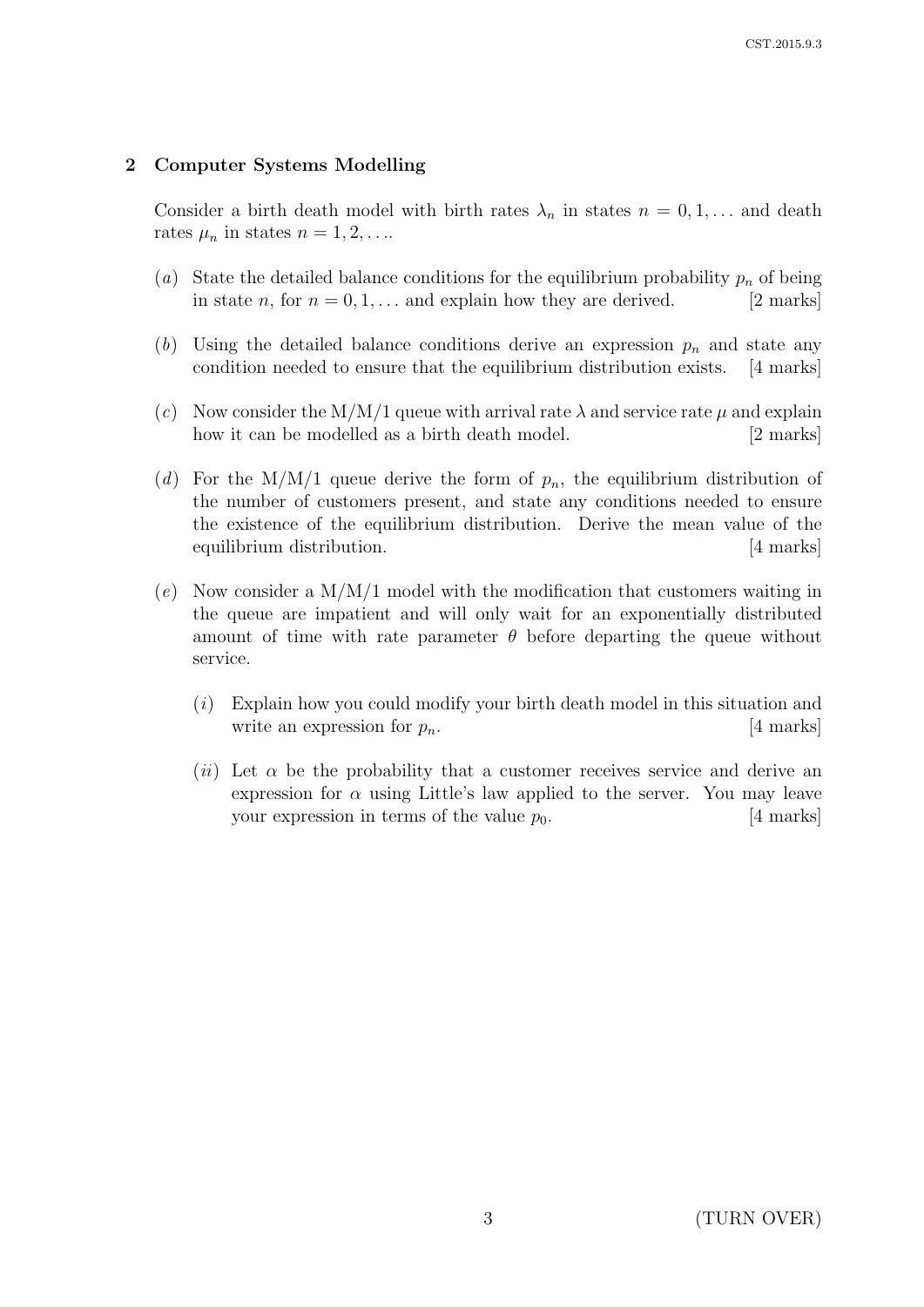## 3 Computer Vision

- (a) In human vision, photoreceptors (cones) responsible for colour are numerous only near the fovea, mainly in the central  $\pm 10$  degrees. High spatial resolution likewise exists only there. So then why does the visual world appear to contain colour information everywhere in the field of view? Why does it also seem to have uniform spatial resolution? Why does the world appear stable despite all our eye movements? Discuss the implications for computer vision principles that might be drawn from these observations. [5 marks]
- (b) Explain why such a tiny number of 2D Gabor wavelets as shown in this sequence are so efficient at representing faces, and why such wavelet-based encodings are able to deliver impressive accuracy performance in "appearance-based" algorithms for face recognition.



Number of Wavelets

[5 marks]

(c) Explain the "receptive field" concept in vision, and what is accomplished by the lateral signal flows within both of the plexiform layers of the mammalian retina, in terms of spatial and temporal image processing and coding.

[5 marks]

 $(d)$  Machine learning plays an increasingly important rôle in computer vision in a strand of work that may be called "learning to see". Compare and contrast discriminative methods with generative methods for constructing classifiers in computer vision. [5 marks]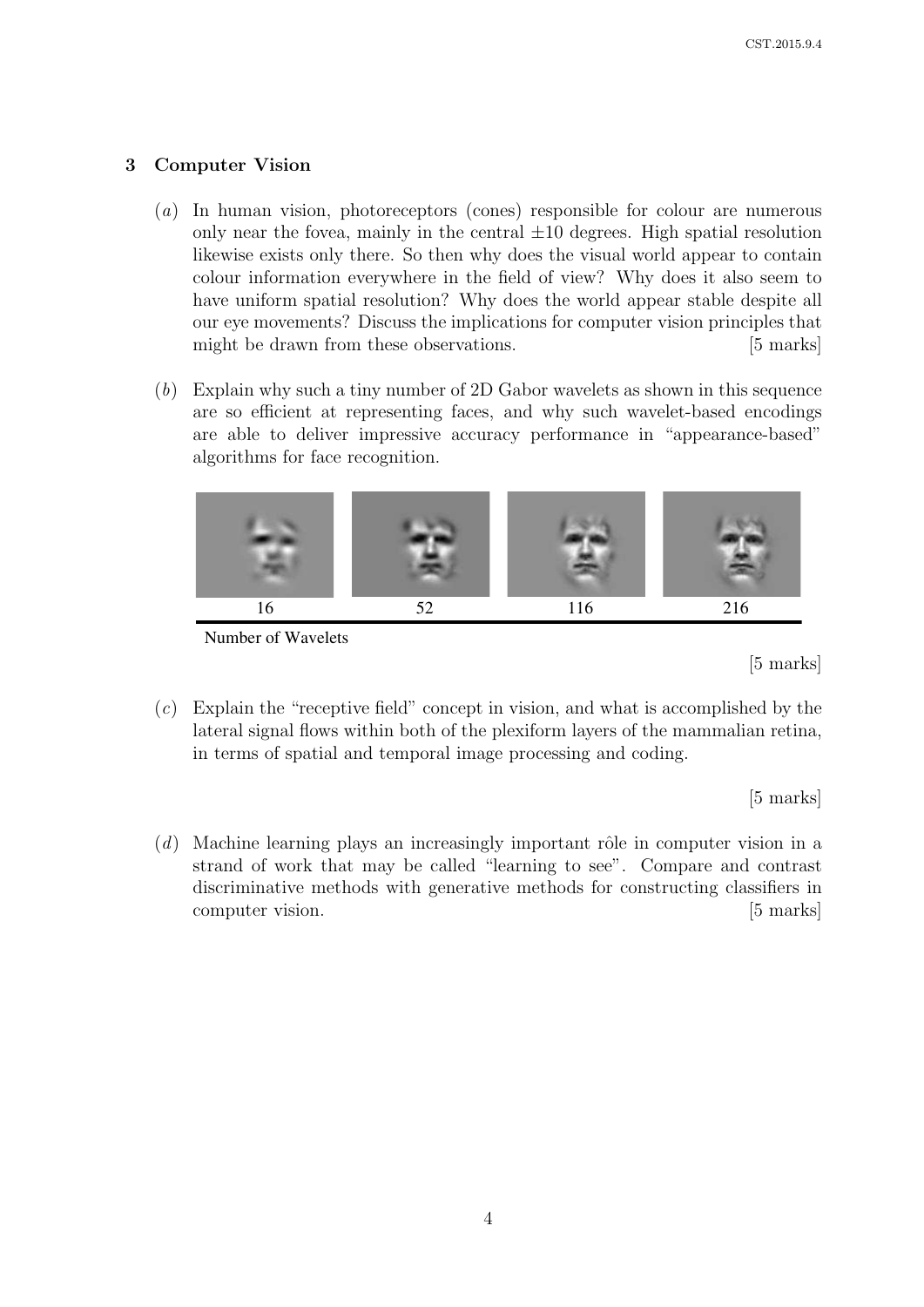#### 4 Denotational Semantics

- (a) (i) Define the contextual-equivalence relation  $\Gamma \vdash M \cong_{\text{ctx}} M' : \tau$  for pairs of PCF terms  $M, M'$ , PCF types  $\tau$ , and PCF type environments  $\Gamma$ . [3 marks]
	- (ii) For PCF terms M and N with respective typings  $\Gamma \vdash M : \tau \to \alpha$  and  $\Gamma \vdash N : \alpha \to \sigma$ , let  $N \circ M$  be the PCF term fn  $x : \tau$ .  $N(Mx)$ , where  $x \notin \text{dom}(\Gamma)$ , with typing  $\Gamma \vdash N \circ M : \tau \to \sigma$ .

State whether or not if  $\Gamma \vdash M \cong_{\text{ctx}} M' : \tau \to \alpha$  and  $\Gamma \vdash N \cong_{\text{ctx}} N' : \alpha \to \sigma$ then  $\Gamma \vdash N \circ M \cong_{\text{ctx}} N' \circ M' : \tau \to \sigma$ . Justify your answer. [5 marks]

(b) By considering the countable chain of functions  $(P_n)_{n\in\mathbb{N}}$  in the function domain  $(N_$ ⊥ →  $\mathbb{B}_$ <sub>⊥</sub>) given by

$$
P_n(k) \stackrel{\text{def}}{=} \begin{cases} false & \text{if } k \in \mathbb{N} \text{ and } k < n \\ \perp & \text{otherwise} \end{cases} \tag{k \in \mathbb{N}_{\perp}}
$$

or otherwise, show that the function  $\varepsilon$  from  $(\mathbb{N}_{\perp} \to \mathbb{B}_{\perp})$  to  $\mathbb{B}_{\perp}$  given by

$$
\varepsilon(P) \stackrel{\text{def}}{=} \begin{cases} \text{true} & \text{if } \exists n \in \mathbb{N}. \ P(n) = \text{true} \\ \text{false} & \text{if } \forall n \in \mathbb{N}. \ P(n) = \text{false} \\ \bot & \text{otherwise} \end{cases} \qquad (P \in (\mathbb{N}_\bot \to \mathbb{B}_\bot))
$$

is not continuous. Argue as to whether or not  $\varepsilon$  is definable by a closed term of type  $(nat \rightarrow bool) \rightarrow bool$  in both PCF and PCF+por. [5 marks]

 $(c)$  Let M be the PCF+por term

$$
\begin{array}{l}\n\mathbf{f} : (nat \rightarrow bool) \rightarrow bool. \\
\mathbf{f} \mathbf{n} \ P : nat \rightarrow bool. \\
\mathbf{por} \Big( P \mathbf{0} \,, \, f \big( \mathbf{f} \mathbf{n} \, n : nat. \ P \left( \mathbf{succ}(n) \right) \big) \Big) \n\end{array}
$$

Give an explicit description of  $[\![\mathbf{fix}(M)]\!] \in ((\mathbb{N}_{\bot} \to \mathbb{B}_{\bot}) \to \mathbb{B}_{\bot})$ . [7 marks]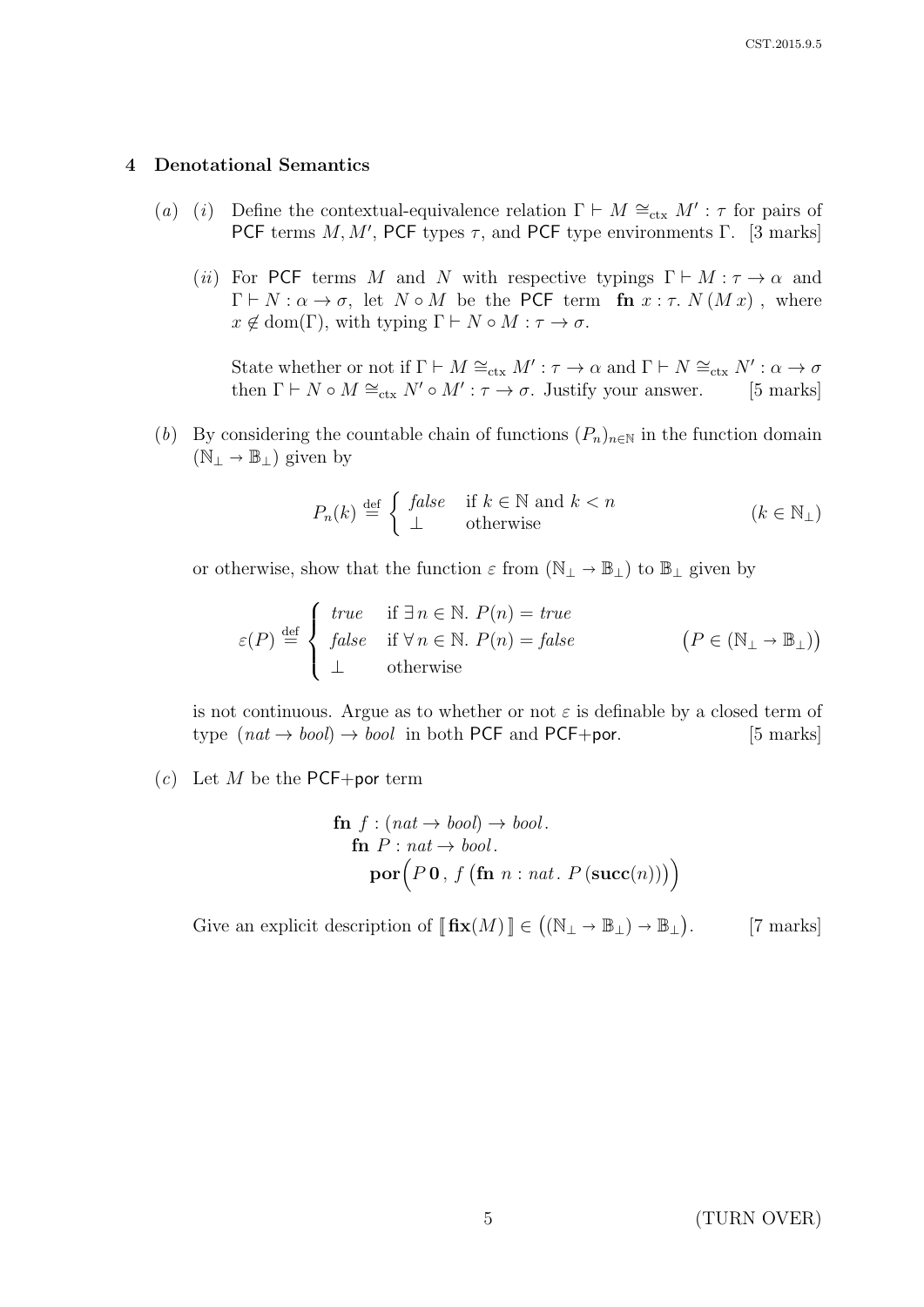#### 5 Digital Signal Processing

(a) You have been asked to design a long-wave radio receiver that can simultaneously monitor two radio signals at  $60 \pm 10$  kHz and  $100 \pm 10$  kHz, that is two stations with 20 kHz bandwidth each. Analog filters in your antenna amplifier suppress all signals outside those two bands.

What is the lowest possible sampling frequency that you can use for a *single* time-domain discrete sequence that records signals from these two bands simultaneously and unambiguously if you use

- $(i)$  base-band sampling;  $[2 \text{ marks}]$
- $(ii)$  IQ sampling. [2 marks]
- (b) Consider the following digital filter with two multipliers:



- (i) State the equations that define the elements of the output sequence  $\{y_n\}$ and the intermediate sequence  $\{u_n\}$  in terms of other values from  $\{x_n\}$ ,  $\{y_n\}$  or  $\{u_n\}.$  [4 marks]
- $(ii)$  Convert these equations into equivalent equations for the *z*-transforms  $X(z)$ ,  $Y(z)$  and  $U(z)$  of these three discrete sequences, and then solve for  $U(z)$  and  $Y(z)$ . [4 marks]

(*iii*) What is the z-transform  $H(z)$  of the impulse response of this digital filter? [4 marks]

 $(iv)$  Draw the block diagram of an equivalent Direct Form I filter. [4 marks]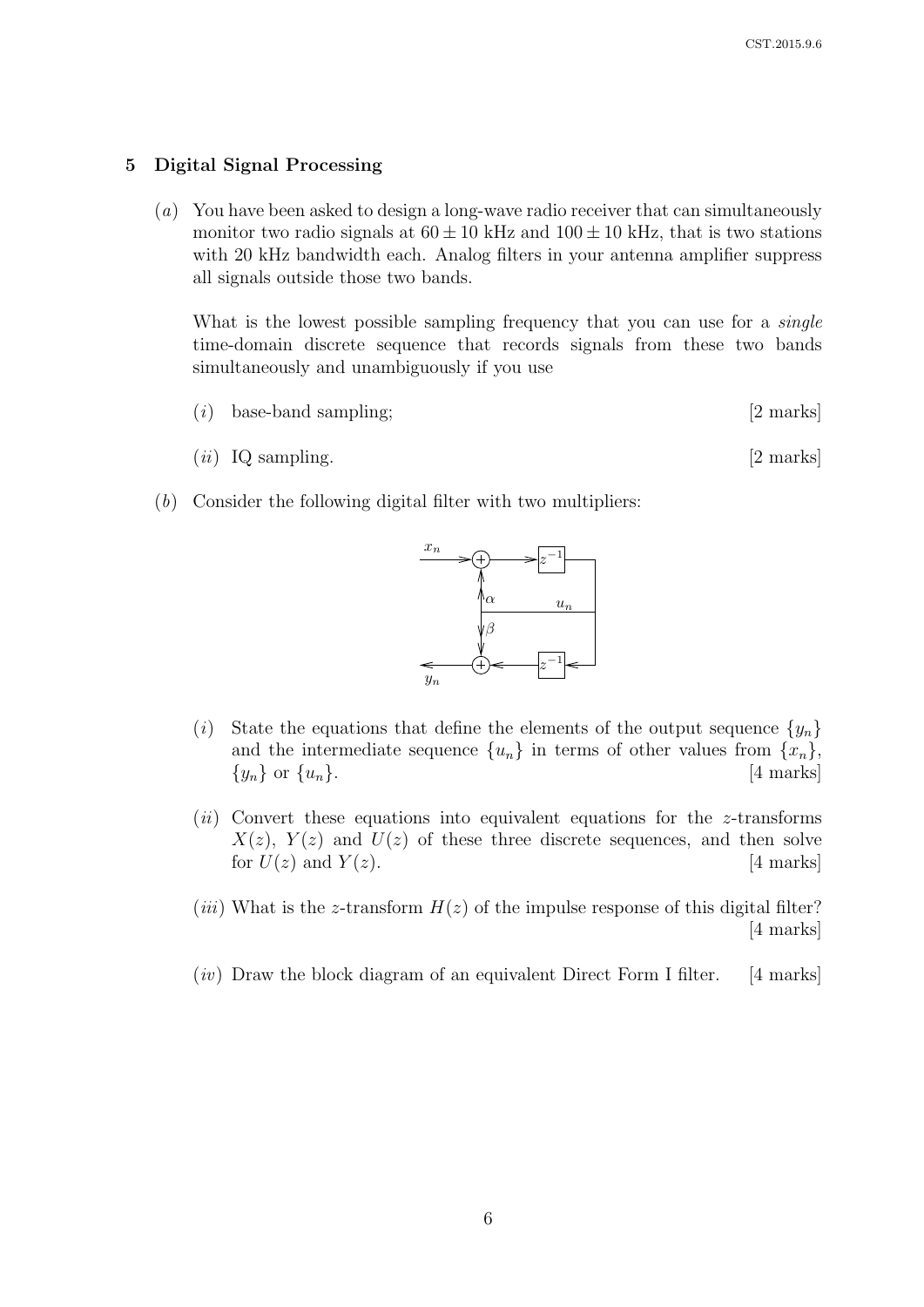## 6 Information Theory and Coding

- (a) Huffman trees enable construction of uniquely decodable prefix codes with optimal codeword lengths. The five codewords shown here for the alphabet  ${A, B, C, D, E}$  form an instantaneous prefix code.
	- $(i)$  Give a probability distribution for the five letters that would result in such a tree.
	- $(ii)$  Calculate the entropy of that distribution.
	- (*iii*) Compute the average codeword length for encoding this alphabet, and relate your results to the Source Coding Theorem.



 $[3 \times 2 \text{ marks}]$ 

- (b) What does it mean for a function to be "self-Fourier"? Show that the Gaussian function is self-Fourier. Name two other functions of importance in information theory that are self-Fourier, and in both cases mention a topic or theorem exploiting this property. [6 marks]
- $(c)$  (i) In the FFT algorithm, if a discrete data sequence consists of N sample values (nominally  $N$  is some power of 2), what complex number is the primitive  $N^{th}$  root of unity which, raised to various powers, generates all the complex numbers needed to perform a discrete Fourier transform? [2 marks]
	- (ii) If all the  $N^{th}$  roots of unity are known, by what mechanism are sequences of them selected that are needed for the  $k^{th}$  frequency component? [2 marks]
- (d) Define the Kolmogorov algorithmic complexity K of a string of data. What approximate relationship is expected between  $K$  and the Shannon entropy  $H$ for the same source? Give a reasonable estimate of the Kolmogorov complexity  $K$  of a fractal, and explain why it is reasonable.  $[4 \text{ marks}]$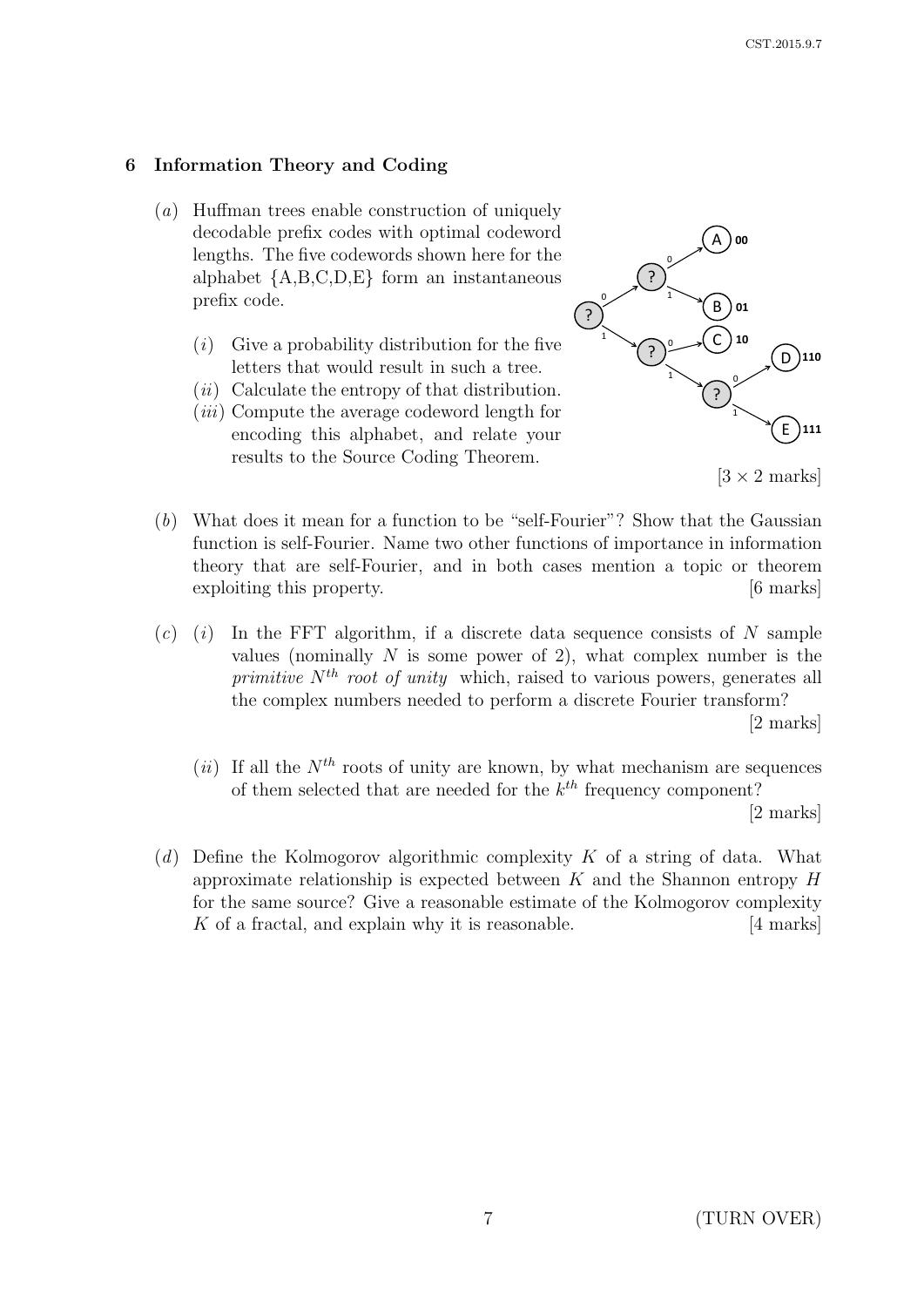### 7 Mobile and Sensor Systems

NewZee Natural Reserve is experimenting with mobile and sensing technology to track the behaviour of its animals and the movement of its customers. The Reserve is located in an area of generally good cellular coverage. The Kiwi Paradise is a special enclosure 10km square, within the reserve, where kiwi birds are bred and kept. The enclosure is in the most remote part of the reserve and cellular connectivity is not present in the area. Kiwi birds are non-flying birds, slightly bigger than chickens.

- (a) Describe the hardware details of a system of your choice to monitor the interactions and mobility of the kiwi birds in the Kiwi Paradise enclosure. State all your assumptions. [4 marks]
- (b) Describe the software (MAC and Routing) aspects of the system defined in answer  $(a)$  as well as the energy consumption implications. [7 marks]
- (c) Kiwi birds are threatened by non-flying predators (such as possums). Describe an extension to your system which is able to detect the intrusion of the predators in the enclosure and raise alerts. Justify your choice. [5 marks]
- (d) The reserve would like to monitor the movement and behaviour of the customers on its grounds. As indicated above, apart from the Kiwi Paradise enclosure, the reserve is under good cellular coverage. Describe how the customers' smart phones can be used to understand customers' behaviour in the reserve (excluding the Kiwi Paradise enclosure). [4 marks]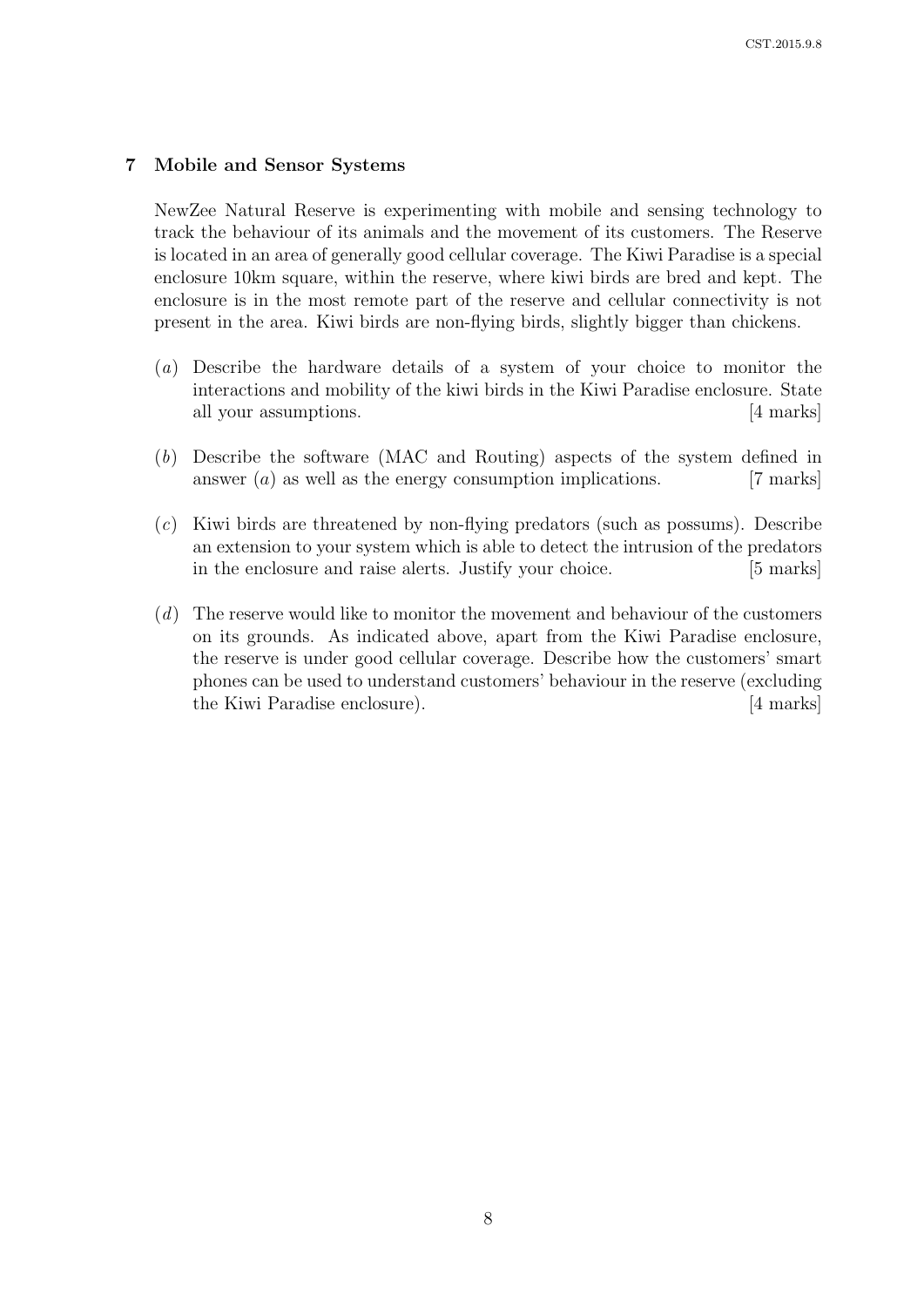# 8 Natural Language Processing

(a) The following text is from 'The Tale of Peter Rabbit' by Beatrix Potter (slightly modified):

> Peter never stopped running or looked behind him till he got home to the big fir-tree.

> He was so tired that he flopped down upon the nice soft sand on the floor of the rabbit-hole and shut his eyes. His mother was busy cooking; she wondered what he had done with his clothes. It was the second little jacket and pair of shoes that Peter had lost in a week!

Describe six features that are used in pronoun resolution algorithms using classifiers. For each feature, explain the range of values it can take, giving illustrative examples from the text above. [8 marks]

- $(b)$  Using the text from  $(a)$  to provide examples, explain what information you would ask a human annotator to give for pronoun resolution, and show how this relates to the training and test data needed for an algorithm using a classifier. [4 marks]
- (c) The general problem of anaphora resolution includes finding antecedents for definite expressions, such as the jacket having his clothes as an antecedent. Outline how one might exploit semantic relations from WordNet as part of an extension of the classifier approach to deal with definite expressions. What limitations might WordNet have for this task? [8 marks]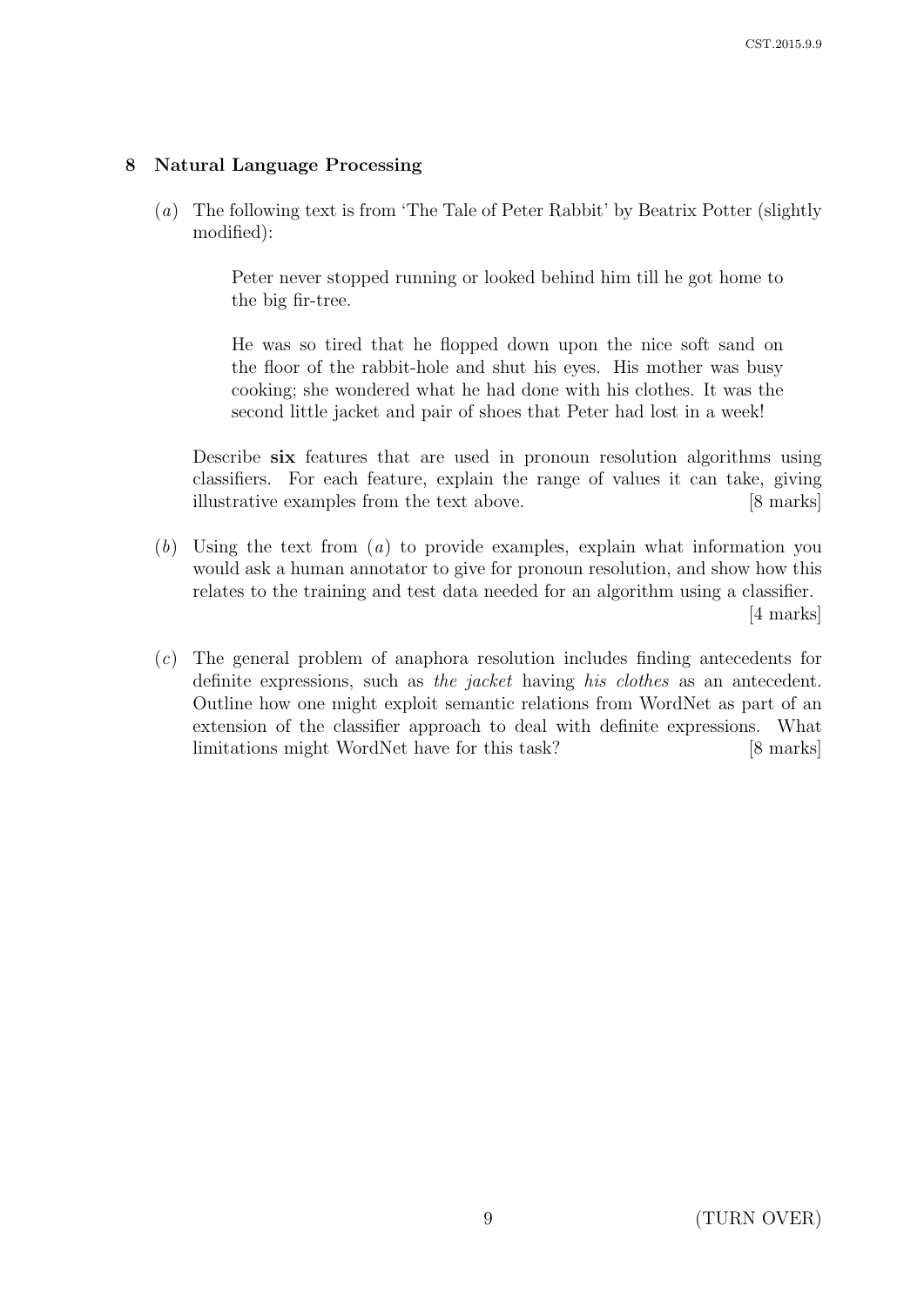#### 9 Optimising Compilers

- (a) Explain how a classical dataflow analysis, such as live variable analysis, can be alternatively seen as first walking over the flowgraph and emitting a set of equality constraints, and later solving these constraints to find their least solution. Your answer should make clear the syntactic form of the constraints, the space of values on which equality is to be performed, and what it means to be 'least'. You do not need to explain how the resulting constraints are solved. [4 marks]
- (b) Reformulate your answer to part  $(a)$  so that the the flowgraph walker now produces only inequality constraints—but these replacement constraints should have the same least solution as your equality constraints given in part  $(a)$ . [2 marks]
- $(c)$  Your answer to part  $(b)$  may have involved a big union or big intersection syntactic form, e.g.  $\bigcup_{s \in S} (\ldots s \ldots)$ . Either explain why it did not need to do so, or show how the flowgraph walker may alternatively emit inequality constraints which do not require use of *big union* or *big intersection* but whose solution is identical to that in parts  $(b)$  and  $(a)$ . Again make clear the syntactic form of your constraints. Illustrate your answer by giving the (inequality-only) constraints emitted for liveness analysis of the flowgraph for the naively translated C code:

```
entry: x = rand();
       y = rand();
       z = 2 + y;if (x>10)
           return z;
       /* unspecified code having liveness L_6 */
```
[5 marks]

- (d) Summarise the purpose of either 0-CFA or Andersen's analysis. Also explain, for your chosen analysis, to what extent it fits the idea of "walk a data structure emitting constraints" and what form of information the analysis computes. You do not need to explain in detail the form of generated constraints. [4 marks]
- $(e)$  Both the analyses named in part  $(d)$  need to generate constraints more general than those in part (b), in particular constraints of the form  $t \in S \implies T \supset U$ . Explain how this arises for your chosen analysis. [5 marks]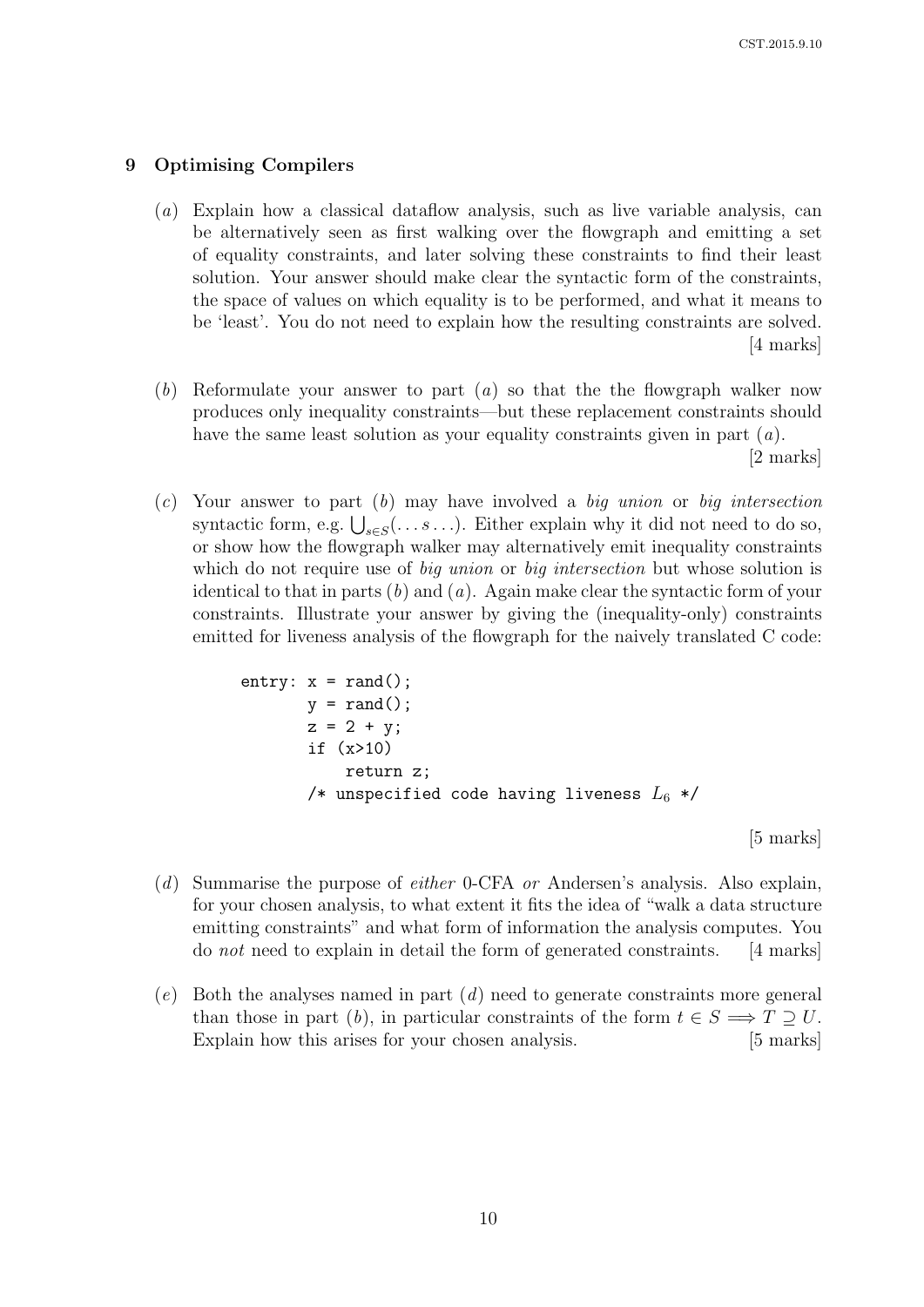### 10 System-on-Chip Design

- (a) The key for a modern motor car contains a computer, a battery and a radio transmitter. The key has three push buttons. It sends a binary sequence for each key press.
	- $(i)$  Sketch a basic block diagram of a feasible implementation. Show all the major components and indicate how many pieces of silicon might be used. Briefly discuss whether a standard part or a custom SoC should be used in this application. [4 marks]
	- $(ii)$  Explain the likely internal processing steps for the key when a button is pressed with emphasis on how the computer does its  $I/O$ . [4 marks]
	- (iii) How would you predict the likely battery life of the key before prototype manufacture? [4 marks]
- $(b)$  (i) Give a pair of synchronous circuits for an RTL module that have identical observable external behaviour but that differ in energy use. Either use RTL or a draw a diagram. Each should have at least one flip-flop and just a few combinational gates and no redundant logic. [3 marks]
	- $(ii)$  State with justification what form of equivalence checker would be needed to determine that your circuits are equivalent. [2 marks]
	- (iii) Say why your pair of circuits use different amounts of energy. Give answers for both static and dynamic power. [3 marks]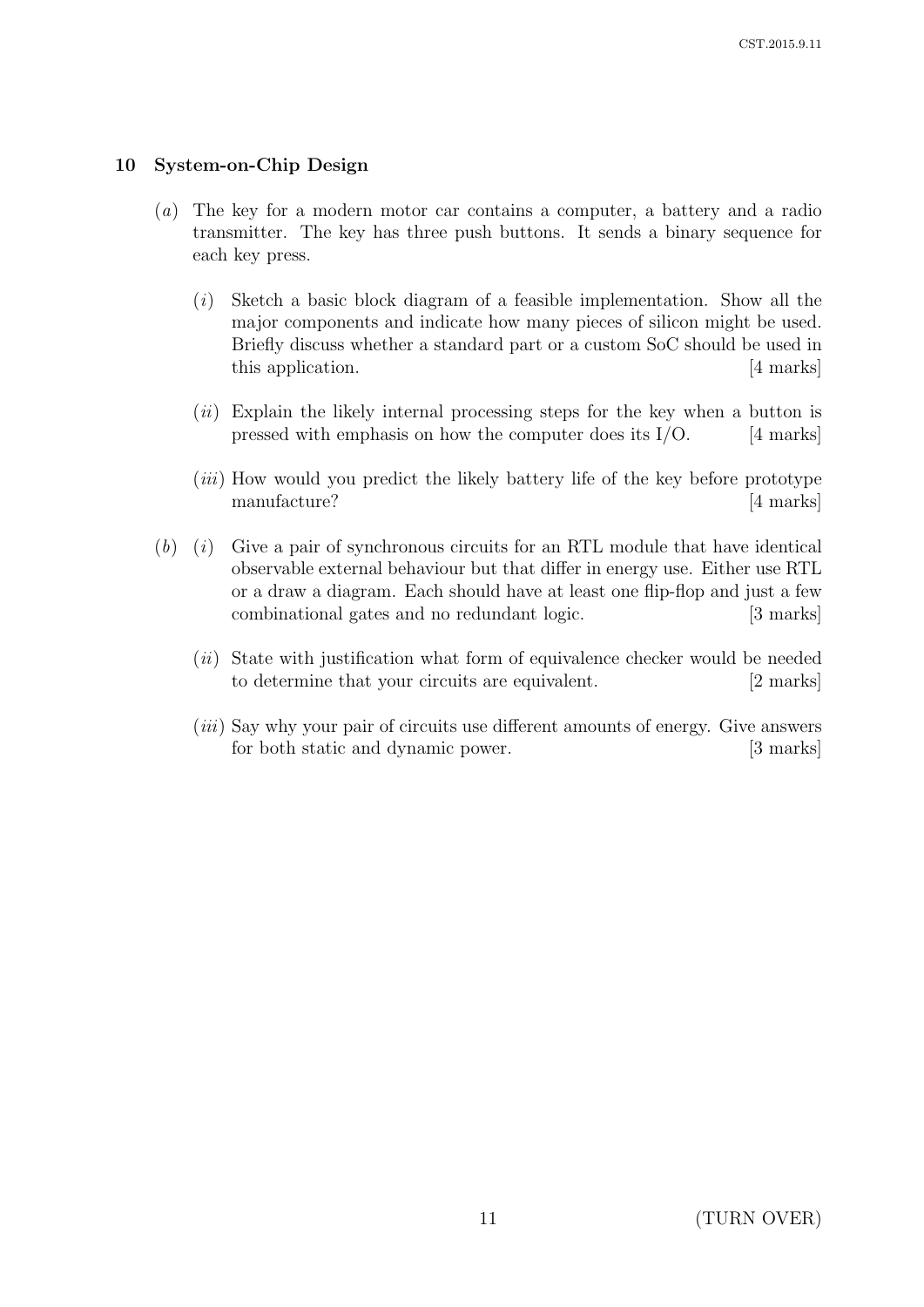### 11 Topical Issues

A single-floor shopping centre wishes to locate the mobile phones of centre users without their explicit consent and without any modification to their handsets. To do so they deploy receivers throughout the centre to capture the registration messages each handset sends to remain registered on a mobile network.

For this question you should assume these registration messages are sent regularly and contain the handset identifier as a payload.

(a) Discuss the applicability of the following positioning techniques to this system. Your answers should describe the principles of each technique and list any requirements on the receivers for each technique deemed applicable.

| Time of $\text{Flight}/\text{Arrival}$ (ToF/ToA);<br>(i) | [3 marks]           |
|----------------------------------------------------------|---------------------|
| $(ii)$ Time Difference of Arrival (TDoA);                | $[4 \text{ marks}]$ |
| $(iii)$ Angle of Arrival (AoA);                          | [3 marks]           |
| $(iv)$ Received Signal Strength (RSS).                   | [2 marks]           |
| $\cdots$                                                 |                     |

- (b) Describe a modification to the registration message that could be used by the mobile network to avoid a handset being tracked around the centre. [3 marks]
- (c) Some centre users are willing to consent to the tracking. Propose a system that can augment the location system to provide more accurate and robust tracking when using handset sensors and radios that are typically found on smartphones. Discuss the strengths and weaknesses of your approach with particular reference to practical issues. [5 marks]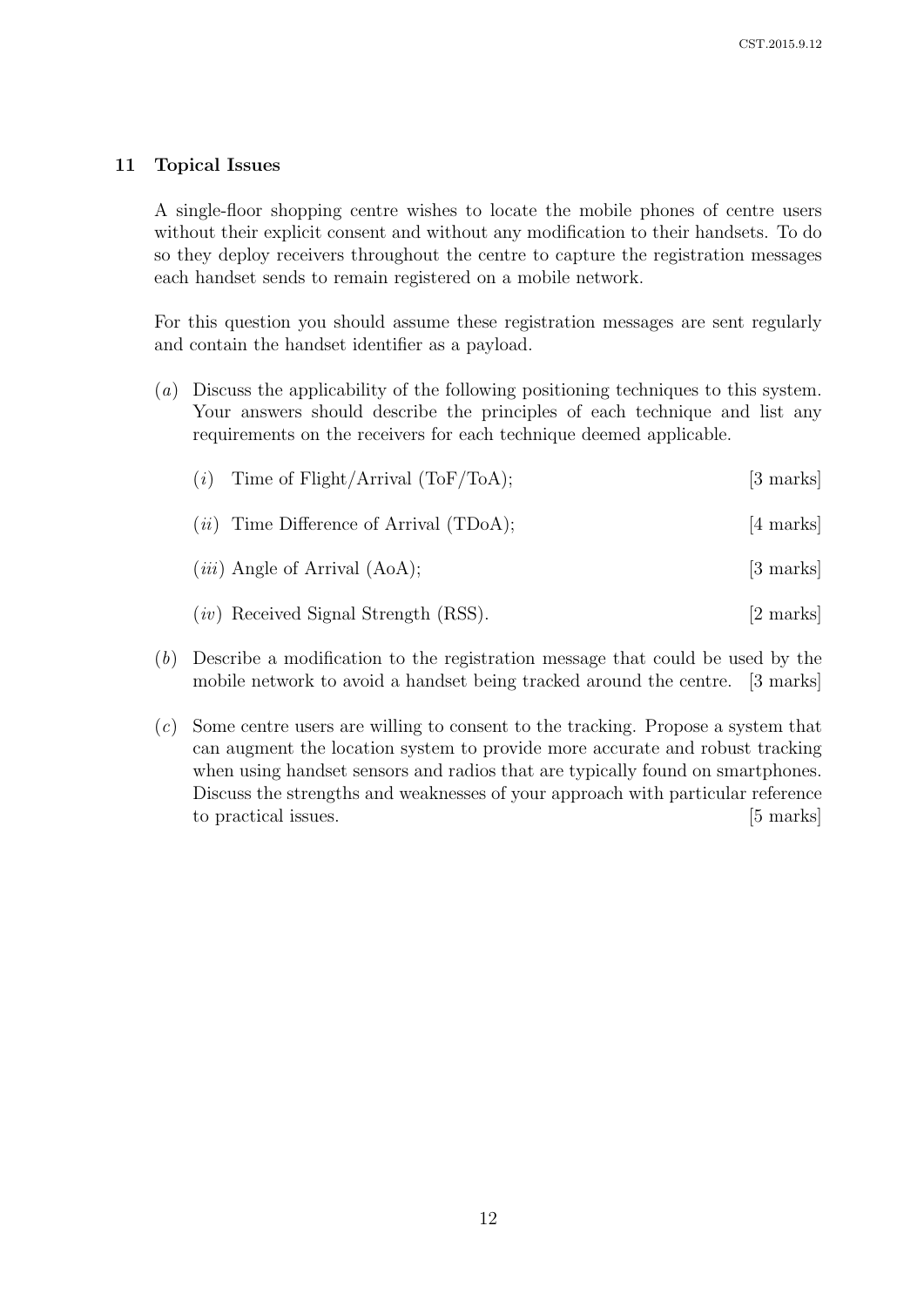### 12 Topics in Concurrency

(a) Define when a relation R is a *(strong)* bisimulation and define bisimilarity.

[3 marks]

 $(b)$  Let the pure CCS processes P and Q be

$$
P \stackrel{\text{def}}{=} a.Q
$$
 
$$
Q \stackrel{\text{def}}{=} b.P
$$

- (i) Show that:  $a.b.P + b.a.Q \sim P + Q$  [4 marks]
- (*ii*) Use the local model checking algorithm to show that

$$
P \vdash \nu X(\langle \cdot \rangle T \wedge [\cdot] X)
$$

reduces to true [4 marks]

- (iii) Given that  $a.(b.nil + Q) \vdash \nu X(\langle \cdot \rangle T \wedge [\cdot]X)$  reduces to false, are P and  $a.(b.nil + Q)$  bisimilar? State carefully but do not prove any results upon which your answer relies. [3 marks]
- (c) Explain how bisimilarity  $\sim$  is a greatest fixed point. State carefully but do not prove any results upon which your answer relies. [6 marks]